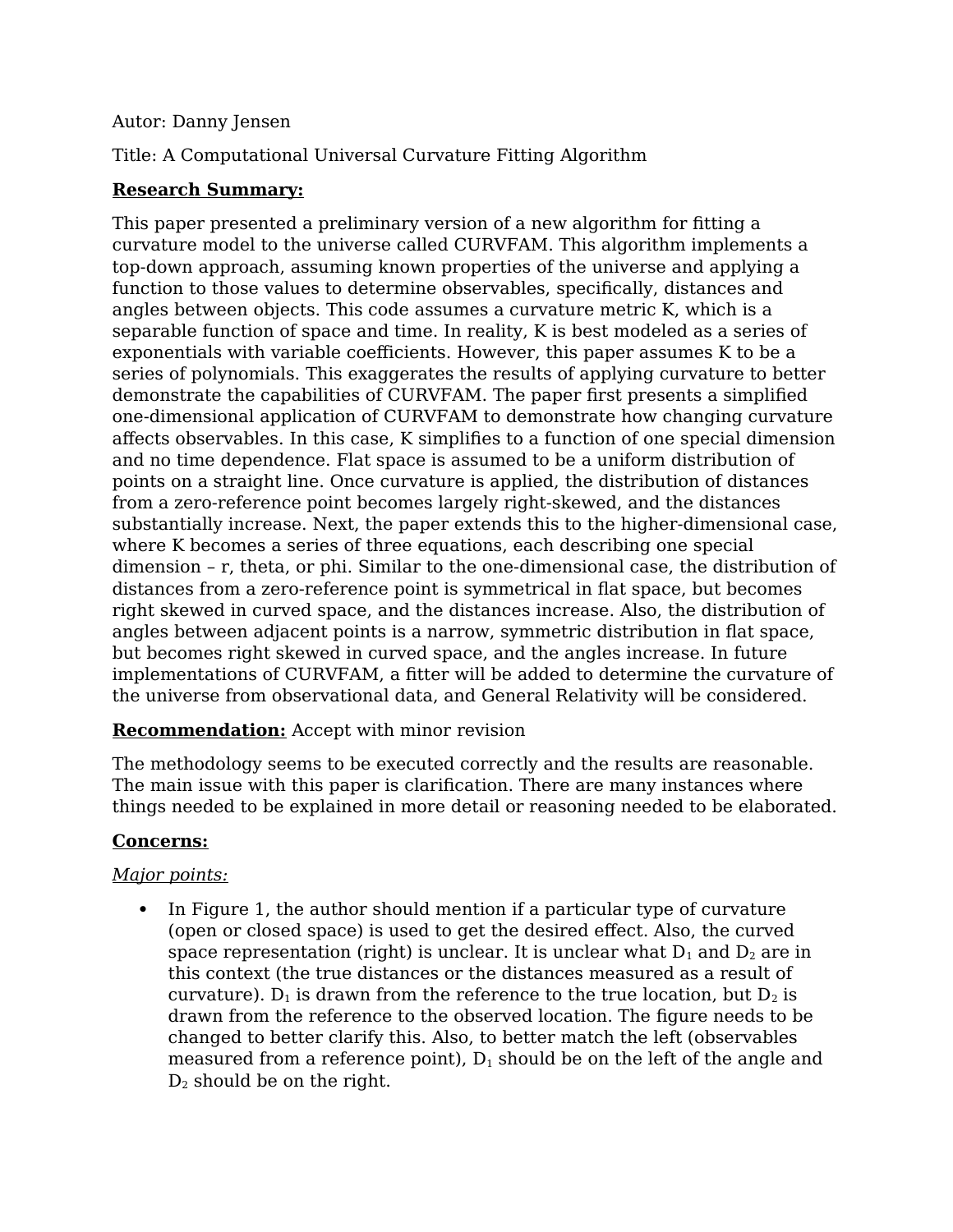- The author needs to mention what curvature function is used explicitly in the methodology. Much of the introduction relies on the explaining the different types of curvature, but it is unclear if K is assumed to be for an open or closed universe. In addition, the explicit equations for K that are used should be stated. The author mentions a series of polynomials, but at the very least, the degree should be stated.
- It should be explained in the introduction that K is best modeled as a series of exponentials with variable coefficients and why this is the case. Also, the author should explain in the methodology why using a series of polynomials as an example function is a valid step to take when this is not the case in reality.
- Equation 3 is unclear. Each equation for K demonstrates dependence on one spatial dimension but is still a function of  $Y(r)$ . It might be more correct to say  $Y(r)$ ,  $Y(\theta)$ , and  $Y(\varphi)$  respectively, but it is not clear if this is the case. If this is not the case, then it is unclear how the dependence on one spatial dimension plays a role when K is still a function of a general vector r in each equation. And again, the explicit equation for K that was used in the methodology should be stated here.
- The author mentions that, in general, the distribution of angles "will be observed in a spreading of the distribution and an increase in the mean angle." It should be clarified if this will always be the case, and if not, if there is an example where this would not be the case. I.e., is this a result of the explicit curvature function chosen for the methodology, or is this case for all open/closed curvature, etc.?
- The paper might benefit from explicitly stating the mean angles and distances that are presented in the histograms, either in the text or in a table, to give a better quantitative report of the results.

### *Minor points:*

Introduction:

- Include a short introductory paragraph explaining why it is important to measure the curvature of the universe and what the implications of this are for other areas of astronomy. Paragraph 5 can be moved and combined with this introduction.
- In paragraph 2, it is unclear if the FLRW metric is different from the "equations that govern the shape of the universe." Reword the sentence the clarify this.
- In paragraph 3, it is unclear if the curvature parameter K distinct from the "equations that govern the shape of the universe." If it is, the author should explain why determining K be more appealing than solving these equations.
- At the end of paragraph 4, the author mentions "tension in the ultimate determination of the global curvature of the universe between the various methods" but does not explain what this tension is or why it exists.

Theory: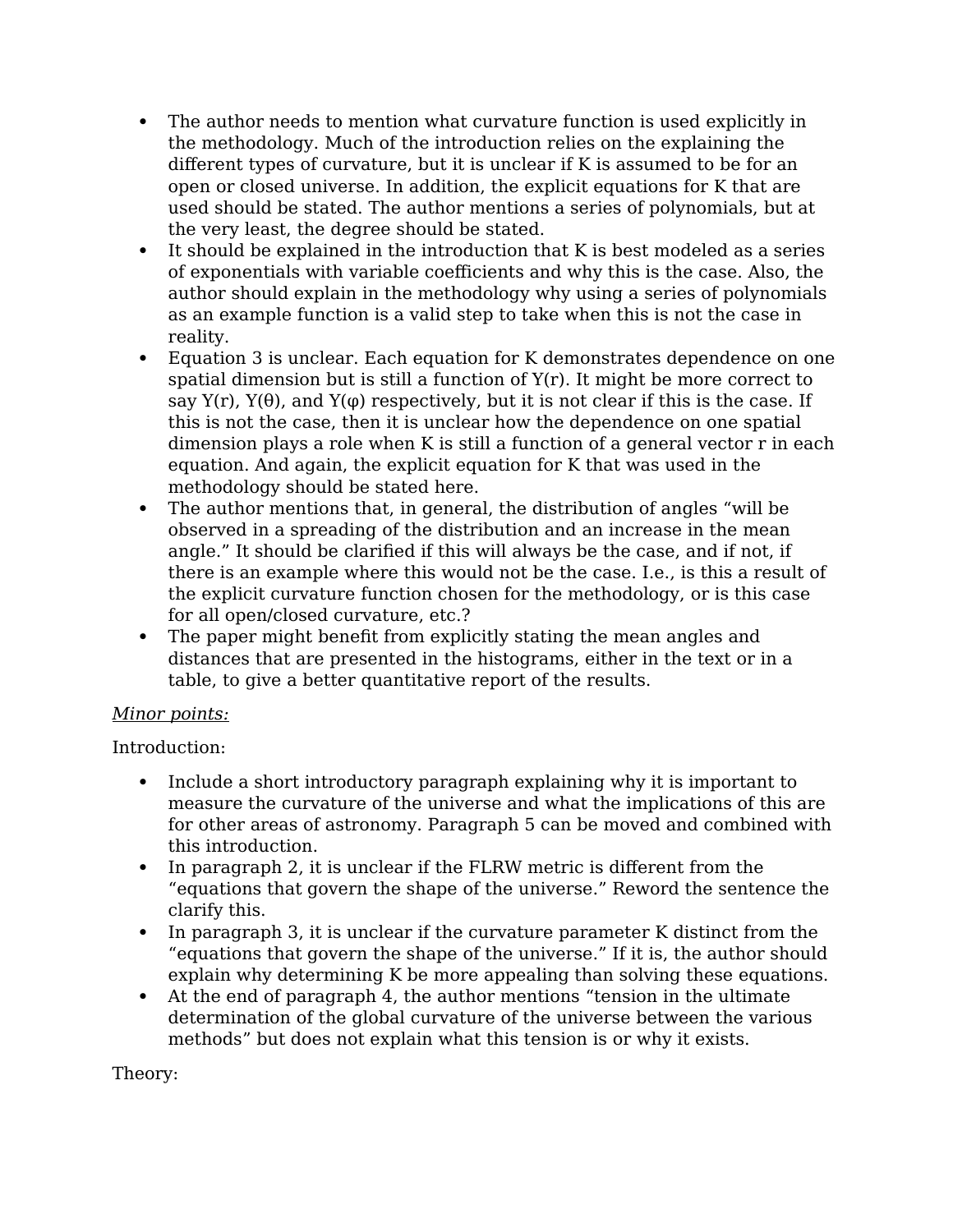- The first paragraph seems unnecessary. There is no reason to explain what a bottom-up approach entails if it is never referred to again.
- In paragraph 2 (before Equation 1), change to "a function of both time  $(T(t))$ and space  $(Y(r))''$  to better clarify Equation 1.

1-D Model:

 It should be explicitly stated that that reference point is set at zero/the origin.

Comprehensive Model:

- The distribution of points is homogeneous and isotropic. This choice should be explained because the distribution of galaxies, for example, is not. And, if CURVFAM is meant to be used with supernovae in various distant galaxies, a non-uniform distribution might be expected.
- The author mentions that r is essentially the same as time because it represents the time it takes light to travel to the reference point. However, it is unclear if this is different from the T(t) dependence in Equation 3.
- Figure 4 is best placed after paragraph 3.
- The last sentence of paragraph 4 can be cut since this is mentioned in the figure caption and makes the transition to the next paragraph confusing.
- The last paragraph can be cut and replaced with a brief summary of the results and an overview of the capabilities of CURVFAM that were demonstrated in the paper.

# **Evaluation of Criteria:**

# *Is the length appropriate?*

There are some clarifications or explanations that need to be added (according to the comments above). Revisions may increase the length of the paper, but it should not be much longer than its current length.

# *Are the title and abstract sufficiently informative?*

The abstract could be a bit clearer that this paper is presenting a preliminary/prototype version of CURVFAM, and that the results presented are not from the finalized code.

# *Is the contribution to science significant?*

Yes, CURVFAM presents a computationally easier way to model the curvature of the universe from observations and has implications for cosmology and measuring important cosmological parameters such as the Hubble constant, the matter density parameter, and the dark energy density parameter.

# *Is level of English adequate?*

There are a lot of instances where clarification or reorganization is needed in order to follow the narrative presented in the paper.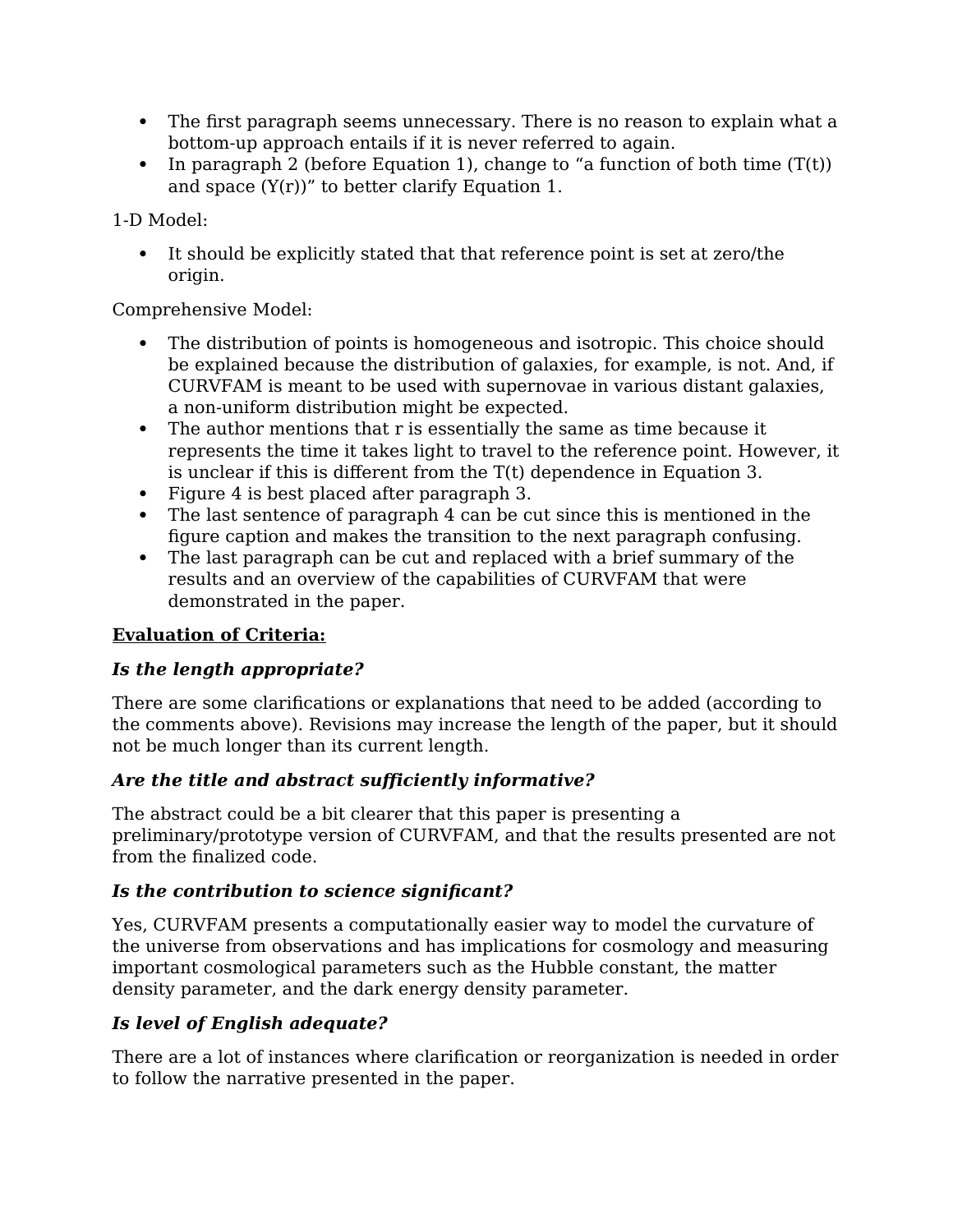### *Is the literature properly cited?*

Yes, the work is properly grounded in literature.

### *Are the results clearly and accurately presented?*

Results such as the mean angle values and mean distance values presented in the histograms could also be presented in a table or stated in the text to better articulate how these values change when curvature is applied.

### *Is the topic appropriate for the journal?*

Yes, this is appropriate for the journal.

### **Data Management Plan:**

The results presented in the paper are not exactly reproducible. The graphs and results rely heavily on the curvature function used, but the exact function is never explicitly stated. This makes it difficult for readers to corroborate results with those presented in this paper. However, future implementations and versions of CURVFAM will be made available online and will be made user friendly. Even further implementations will be presented in a web-based format. This will make the algorithm easily accessible and usable to many scientists.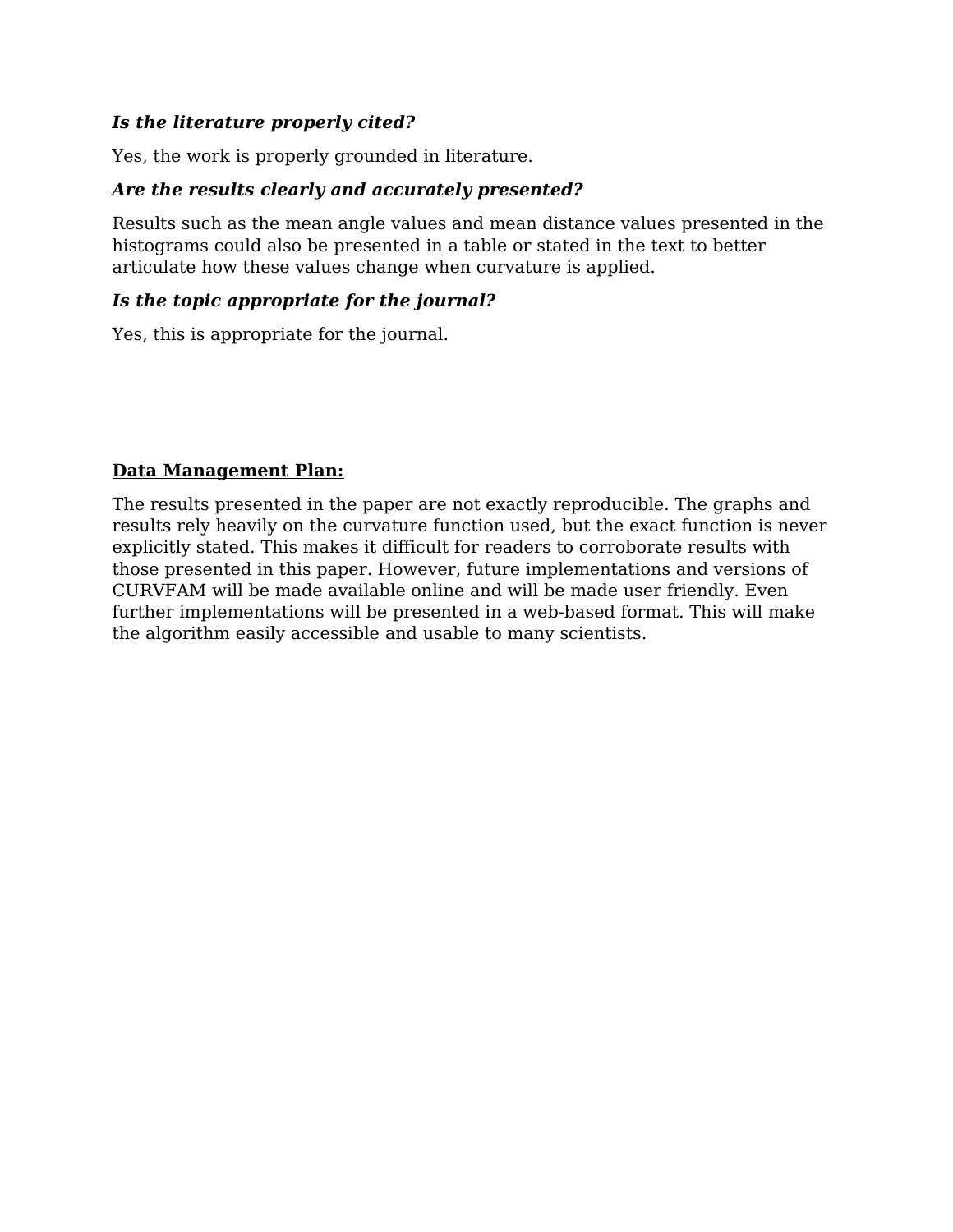### **Peer review report**

**Title:** A Computational Universal Curvature Fitting Algorithm

### **Author:** Danny Jensen

### **Summary**

The author introduces CURVFAM (CURVature Fitting AlgorthM) to model a universe under a prescribed curvature metric. In a curved space, distance and apparent angle between two objects will change according to the curvature. A bottom-down approach is used for the code, in which different curvature metric are applied to find which one matches with the observables. Firstly, the author uses a simple one-dimensional model to see the impact of curvature on the observable geometry. As a result, the distribution of distances from reference point in the curved space is significantly less uniform from that in place space. With the foundation on 1-D space, the author develops the code into 3-D model. In this case, the curvature metric is a series of three equations, each describing the curvature of  $\varphi$ ,  $\theta$ , and r in the spherical coordinate. The author proves that in curved space, the distribution of angles between adjacent points spreads out more compared to the case with flat space and the mean angle also increases in the curved space. Moreover, the distribution of distances from the reference point is influenced by the curvature, losing the symmetrical distribution as in the case with flat space. Lastly, the author emphasizes the future implementation of CURVFAM. Specifically, the observational data will be used in the code, and then fitter is utilized to find the best curvature function. General relativity effect will also be included in the implementation. New modeling methods and fitting algorithms will be continually tested to improve the code's efficiency, and a more user friendly GUI will be created for easier access.

**Recommendation:** accepted with minor revisions.

### **Justification**

- **a. Major points**
- $\bullet$  1-D Model:
	- *"… by applying a prescribed curvature function to their location."*: the author should specify what curvature function he uses to produce Figure 2.
- Comprehensive model:
	- *"The prescribed curvature metric is applied…"* and "*It is important to note that the exact results depend on the curvature functions used"*: As the author point out, each curvature function will result in a different result. Thus, it is important to specify what curvature function he uses to test the comprehensive model in this section.
	- *"… and average angle value from the same pairs in curved space"*: the author should explain how he calculates the angle in curved space.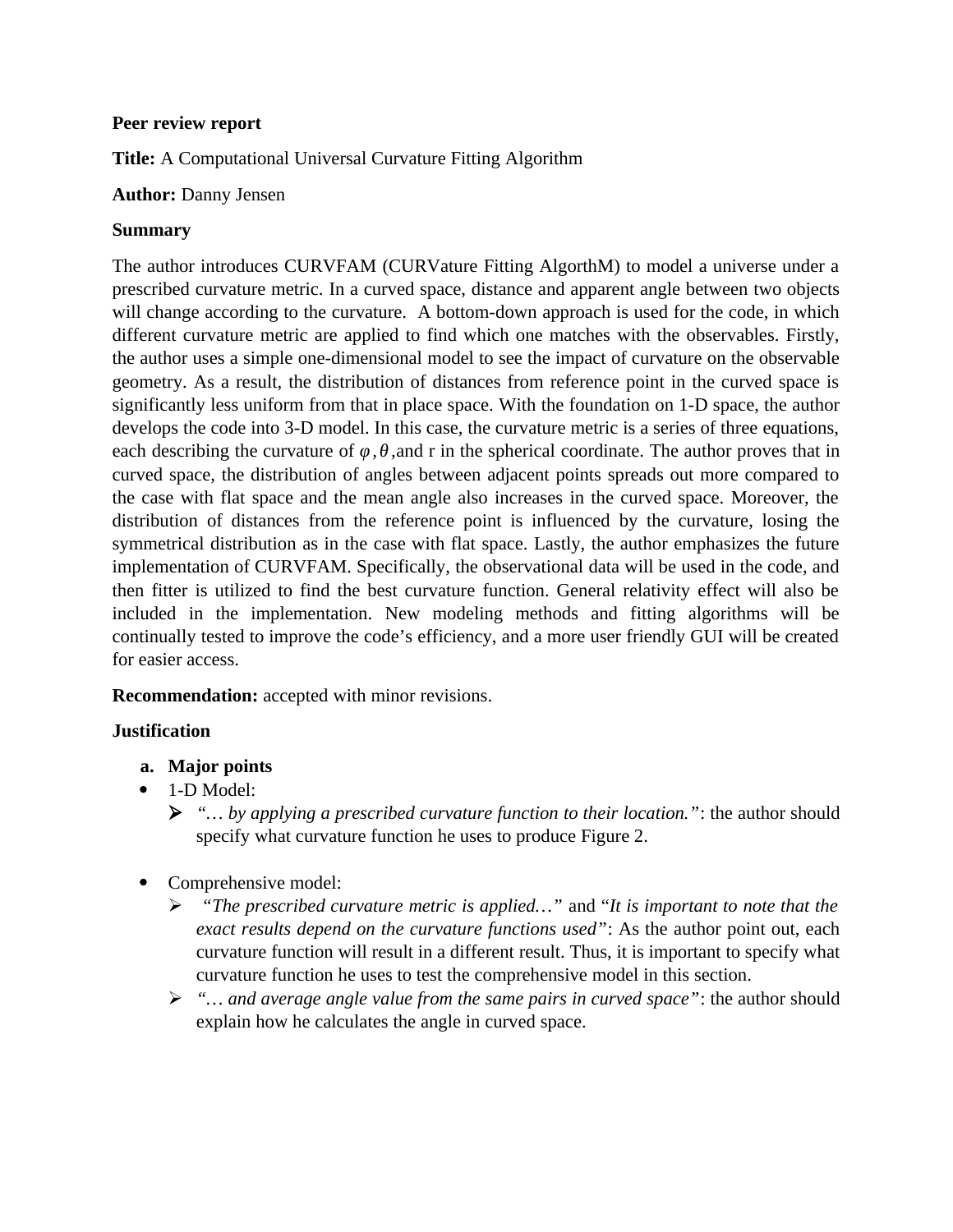### **b. Minor points**

- Introduction:
	- *"The two main methods used for the determination … the cosmic microwave background (CMB)"*: need citation.
- Theory
	- Figure 1: the author should explain what  $D_1$ ,  $D_2$ ,  $\varphi_1$ , and  $\varphi_2$  are in the right figure. Are  $D_1$  and  $D_2$  the same as in the left figure?
- 1-D Model
	- *"… uniform spacing and density to a less uniform distribution…"*: the author should give more explanation for the distribution in the curved space. For example, why is there a higher density in the smaller distance? And why is there a uniform distribution starting from the distance 100?
	- $\triangleright$  Figure 3: the author lists the unit of the distance as "units". What is the length of this "units" in relation to Figure 2?
- Comprehensive model
	- $\triangleright$  Figure 4: the author put the title of the right figure as "Position in Curved Space". Is it positively curved or negatively curved?
	- $\triangleright$  Figure 5 and 6: the author should describe and give more explanation of the distributions for the case of curved space. For example, what causes the spreading out of the distribution of angles? Why does the mean angle increase, and does this increasing depend on the type of curvature (positive and negative)? Or in Figure 6, why are there a large density in the lower distance range, and how are there two local maximums at about 10 and 24 distance units.
- Future Implementations
	- *"With the large amount of data…"*: the author should specify what type of data he mentions here.

### **Evaluation**

The length of the paper is appropriate and the topic is appropriate for the journal. The title and the abstract convey the content of the study. The contribution to science is significant. The English in the paper is easy to follow, however, some sentences have repetitive words that need to be rephrased better ("Attempt range …attempting to solve", or "The two main methods used for … parameter K use…"). One citation is missing, but overall the paper has good citation. More explanations are needed for the results rather than just figures. Regarding the Data Management plan, the author does not mention where or if he will publish his code for public access.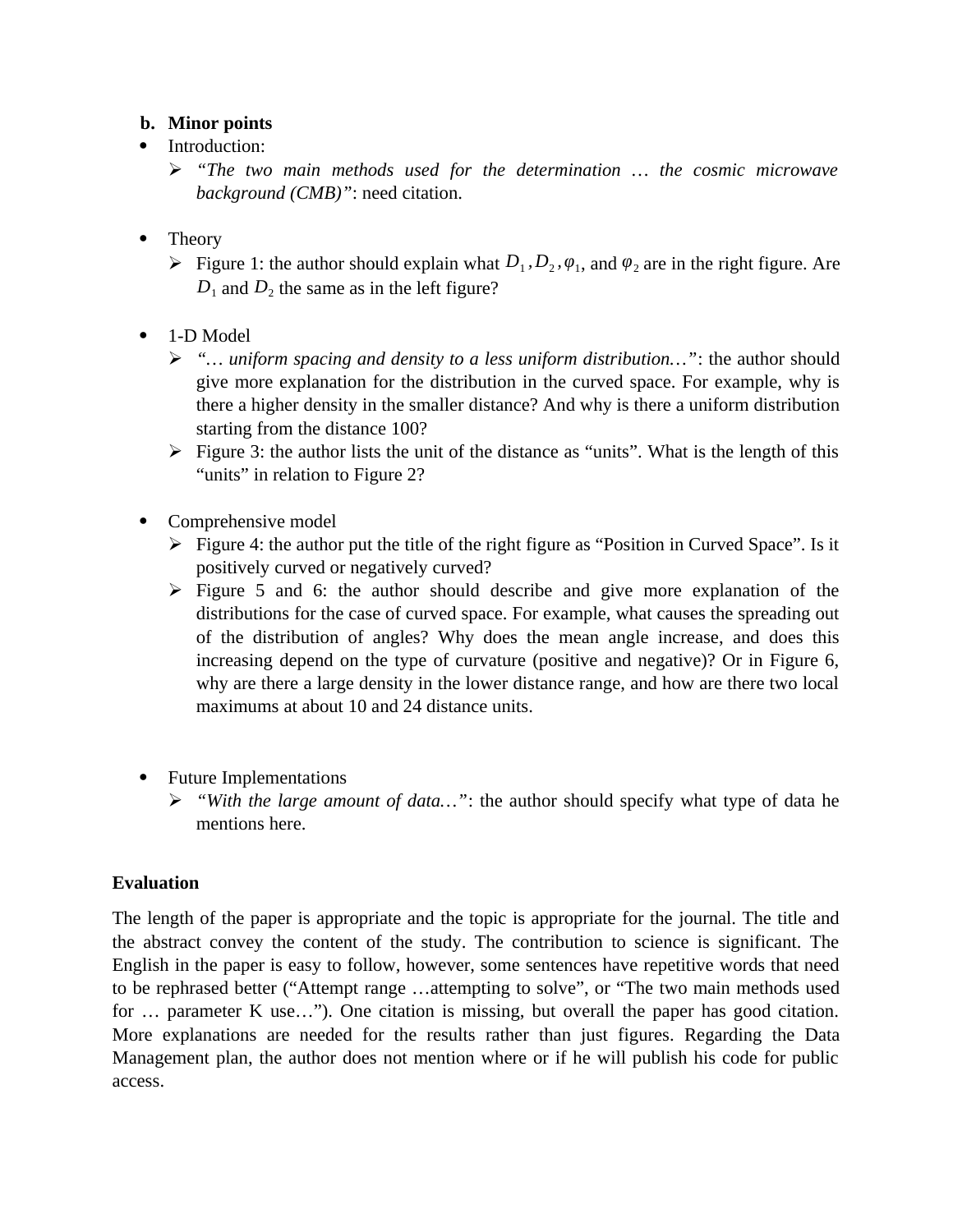All my comments are constructive reviews and sometimes they can come from personal preference or personal experience. Please understand if I misunderstand the author in some points. Also, please send my congratulation on the author's work and I enjoy reading the paper.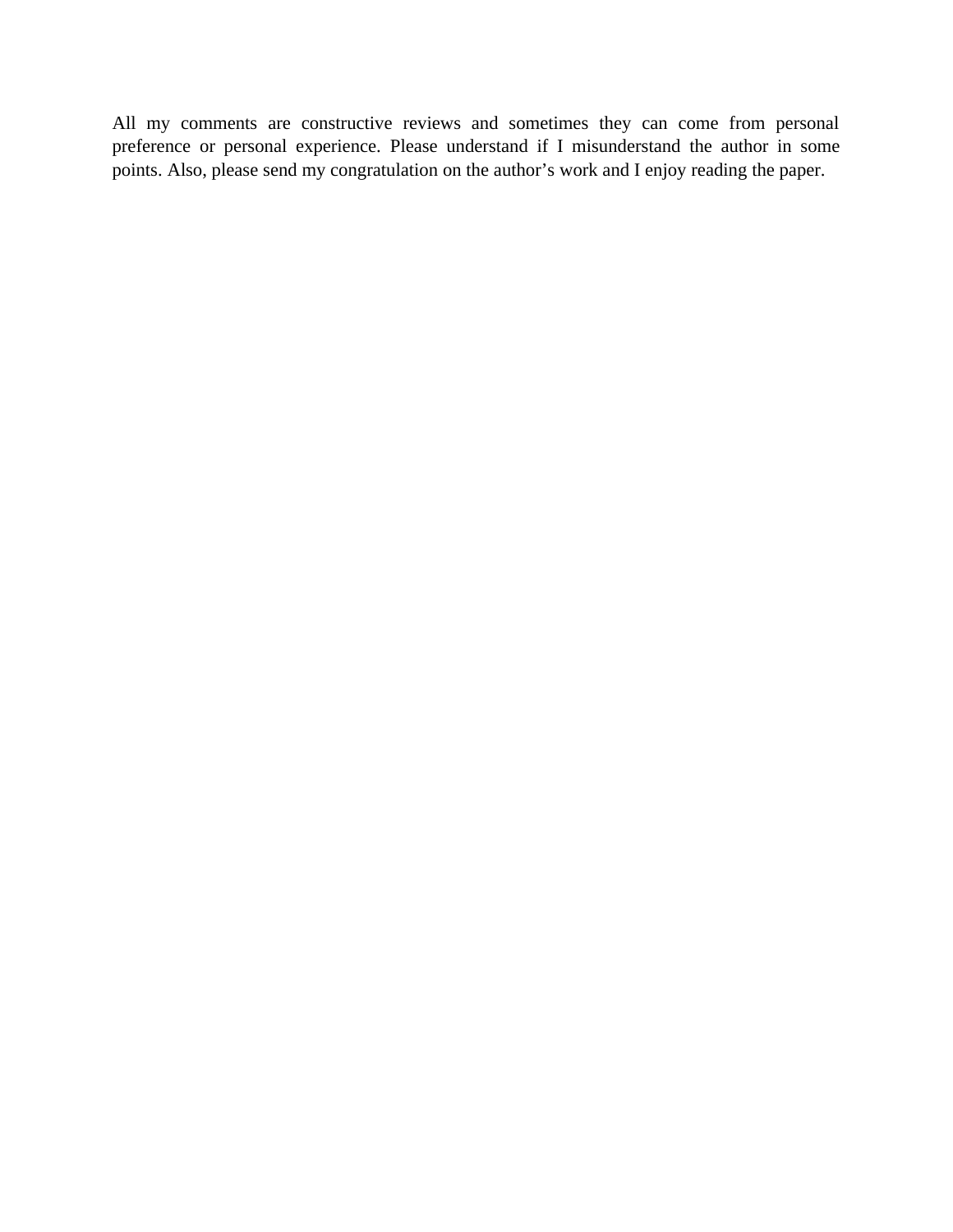#### Author: Danny Jensen

#### Title: A Computational Universal Curvature Fitting Algorithm

#### **Summary:**

This paper is an intro paper to a new program called CURVFAM (CURVature Fitting AlgorithM). This code is used to make universe simulations given a prescribed curvature metric. The paper starts with an introduction explaining different types of curvature, the previous attempts to determine the shape of the universe and the growing use of computational methods. Next the theory is described including a description of the two main approaches to determining universal properties. The author adopts the top-down approach to determine curvature functions. This section describes how observables (distance and angle) change in curved space. The following section introduces a 1-D model before moving to the more complex 3-D model. It is shown how distance from a reference point will change when curvature is applied, and Figure 3 graphically demonstrates how observed distances will change. Next the full three-dimensional model is explained along with an example to display the effects of applied curvature. Now, instead of just perceived distance, the angle between two adjacent points change as well. Lastly, the paper discusses the future plans for the program CURVFAM.

#### **Rating: Accept with major revision**

#### **Minor Revisions:**

Two examples are used, one for the 1-D case and another for the 3-D case. It is explained that the functions applied are polynomials, however I feel that the actual curvature function should be displayed, even if just in the figure captions.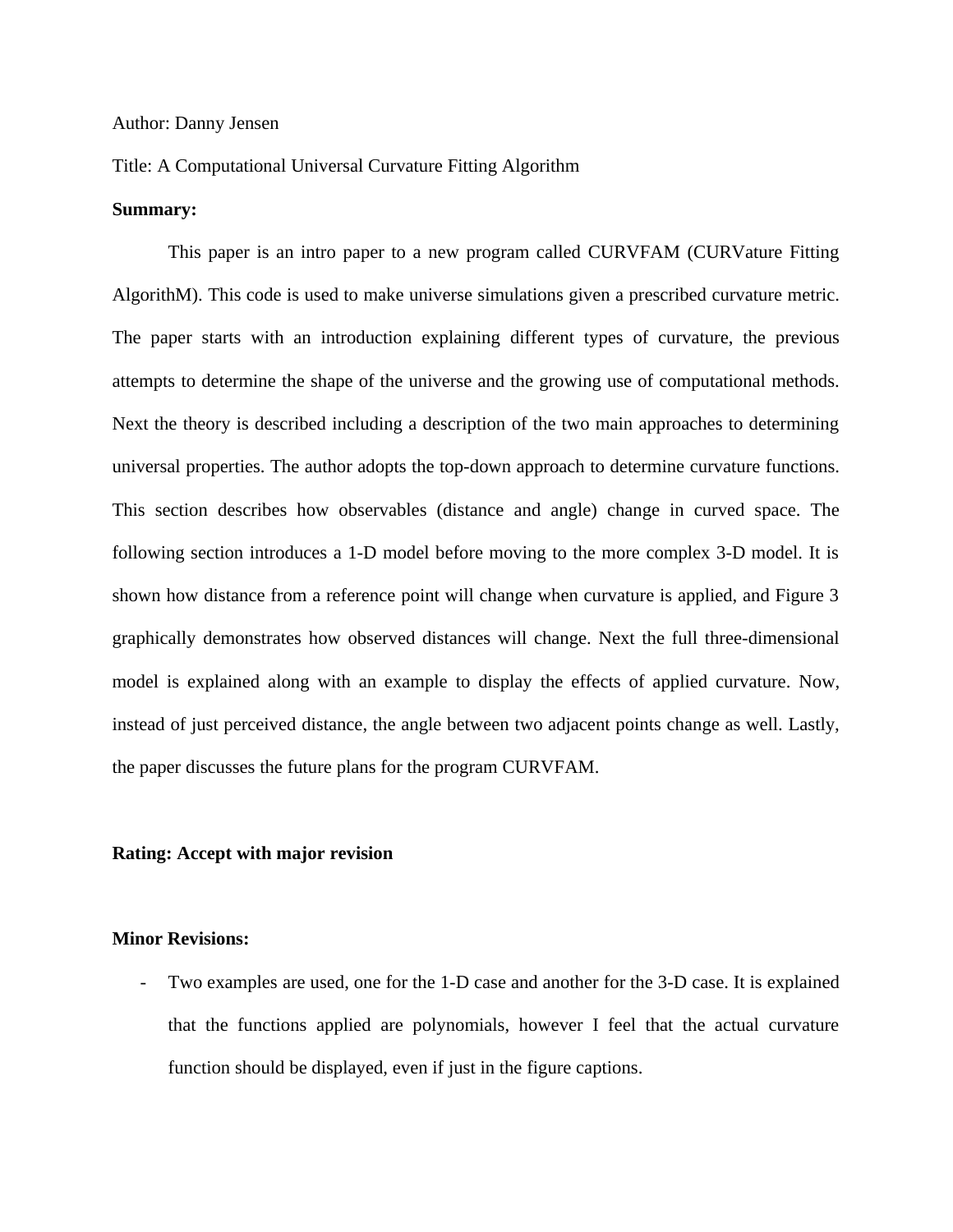- The image in Figure 1 (right) could be better explained. The figure is confusing and how the different distances and angles change with applied curvature should be explained better.
- In the Comprehensive Model section, on page 5, the concept of the  $r$  component being representative of time seems random. I do not see how this relates to the task of computing the new observables in curved space. This should be better explained

#### **Major Revisions:**

- The author does not give a detailed explanation of how observables are computed in CURVFAM. For example, the reader does not know what CURVFAM does under the hood to go between the two plots displayed in Figure 4. The reason for this paper is to introduce a new program to be used by other astronomers, which means there must be emphasis put into how the program works. A section detailing the algorithm and equations used should be added since there is no mention of how CURVFAM computes the new location of a point in curved space.
- There is no way for a reader to download or work with this code. The code should be uploaded to GitHub or some other online source for a reader to use. One of the main goals set by the author is to have CURVFAM publicly released to be used by other astronomers, but I feel that this goal is not met. It is stated that future implementations will include a fitter and a GUI. While those are still in the works, the initial code used for computing observables should be made publicly available. Otherwise, this paper is published as an introduction to CURVFAM while giving the reader no way to work with the program.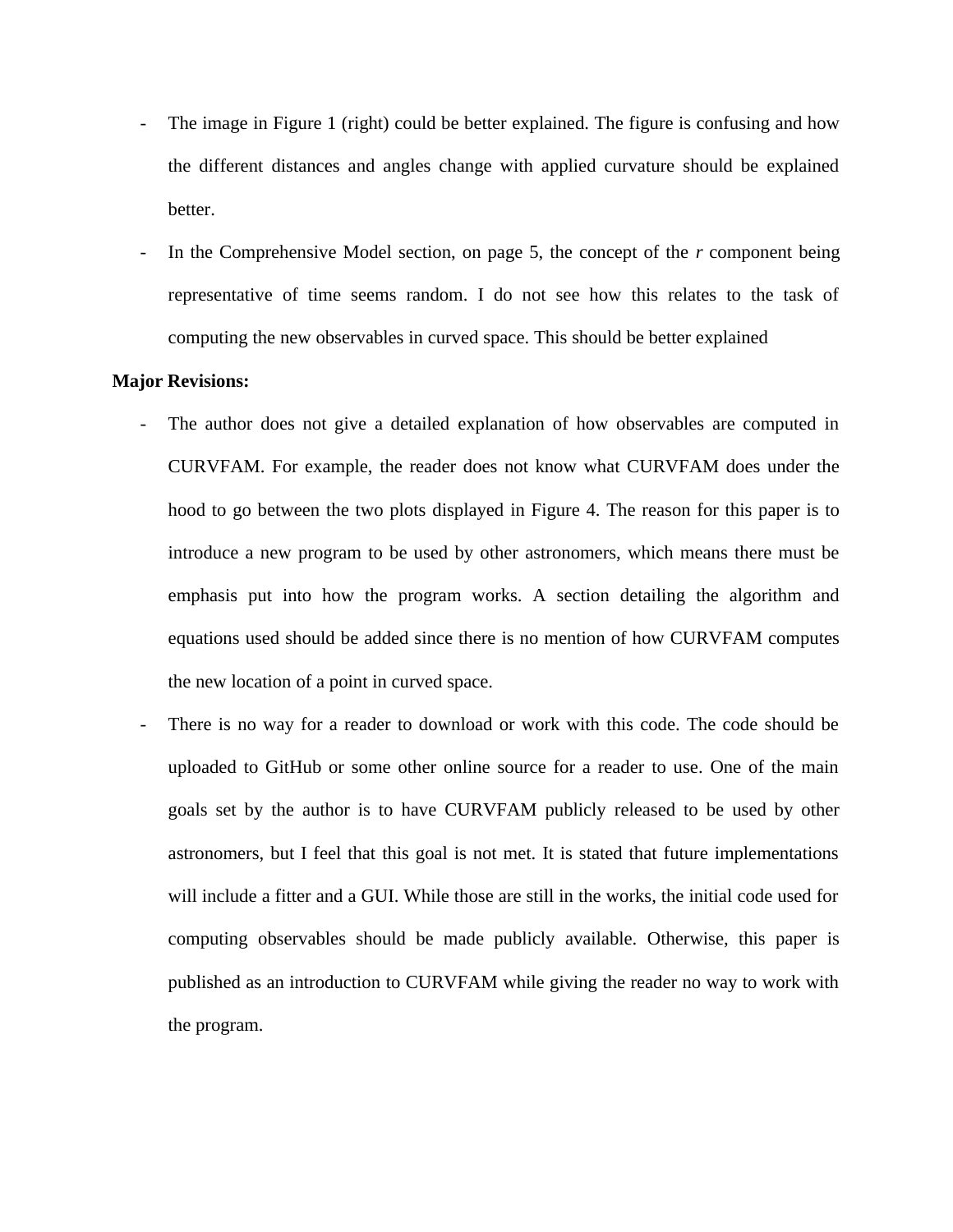#### **Evaluation of Criteria:**

#### **Is the length appropriate?**

- The paper seems short, especially since this paper is introducing a new program. The theory section seems short and there should be more emphasis on how CURVFAM works under the hood. An additional section describing the equations and algorithm utilized by CURVFAM would benefit the reader.

#### **Are the title and abstract sufficiently informative?**

- Yes, my only comment is that the name of the program (CURVFAM) could be mentioned in the title so readers will recognize this as the introduction paper to the code.

#### **Is the contribution to science significant?**

**-** Yes, CURVFAM offers a great benefit to the field of cosmology. Future implementations described in the paper will be beneficial to fitting universal data. I think that CURVFAM has pedagogical significance as well, but this aspect is not discussed in the paper. This program does a great job of visually demonstrating how curvature impacts observables and I think this could be a great teaching tool. I think mentioning this would benefit the merit of CURVFAM as a science contribution and a contribution to science teaching.

#### **Is the level of English adequate?**

**-** Yes

#### **Is the literature properly cited?**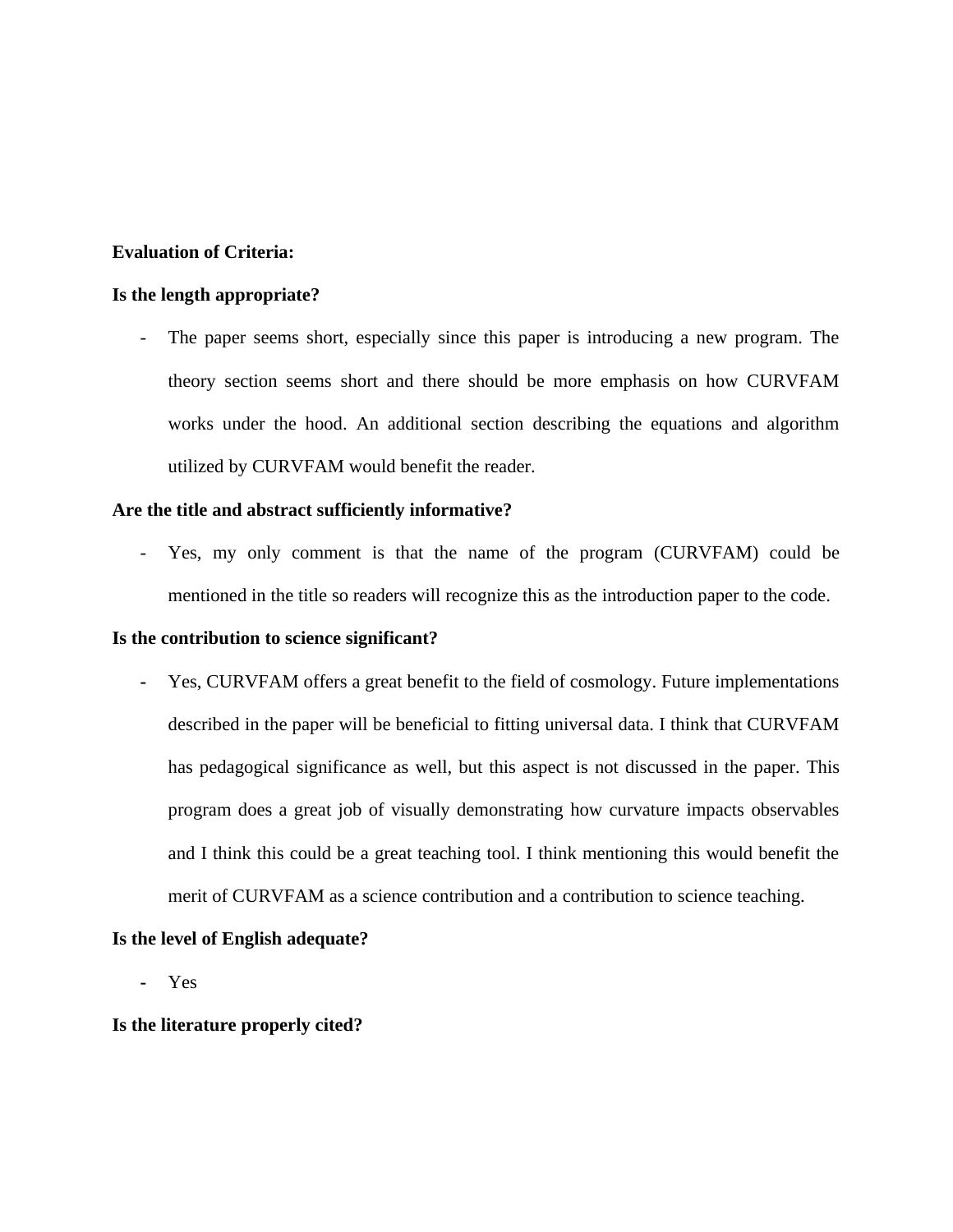**-** Yes, the background theory is rooted in the literature. However, in the abstract, it is mentioned that there are other universal simulators. While the differences that CURVFAM offers is explained, the other simulators, and their citations, should be provided.

#### **Are the results clearly and accurately presented?**

**-** The examples provided by the author in 1-D and 3-D are well presented with plots. However, I feel that a result of this study is CURVFAM itself and as mentioned earlier, the program is not released to the program and thus not clearly presented.

#### **Is the topic appropriate for this journal?**

- Yes

#### **Data Management Plan?**

- There are no numerical results to be presented. However, as stated before, the code for CURVFAM needs to be accessible. The fitting software and GUI are future works. For now, CURVFAM exists as a code that must be directly modified. Therefore, GitHub would be a good location to make the code public

### **Additional Comments:**

This works is extremely interesting. I would like to thank the author for all the hard work they have put into this study. I think that CURVFAM has amazing potential.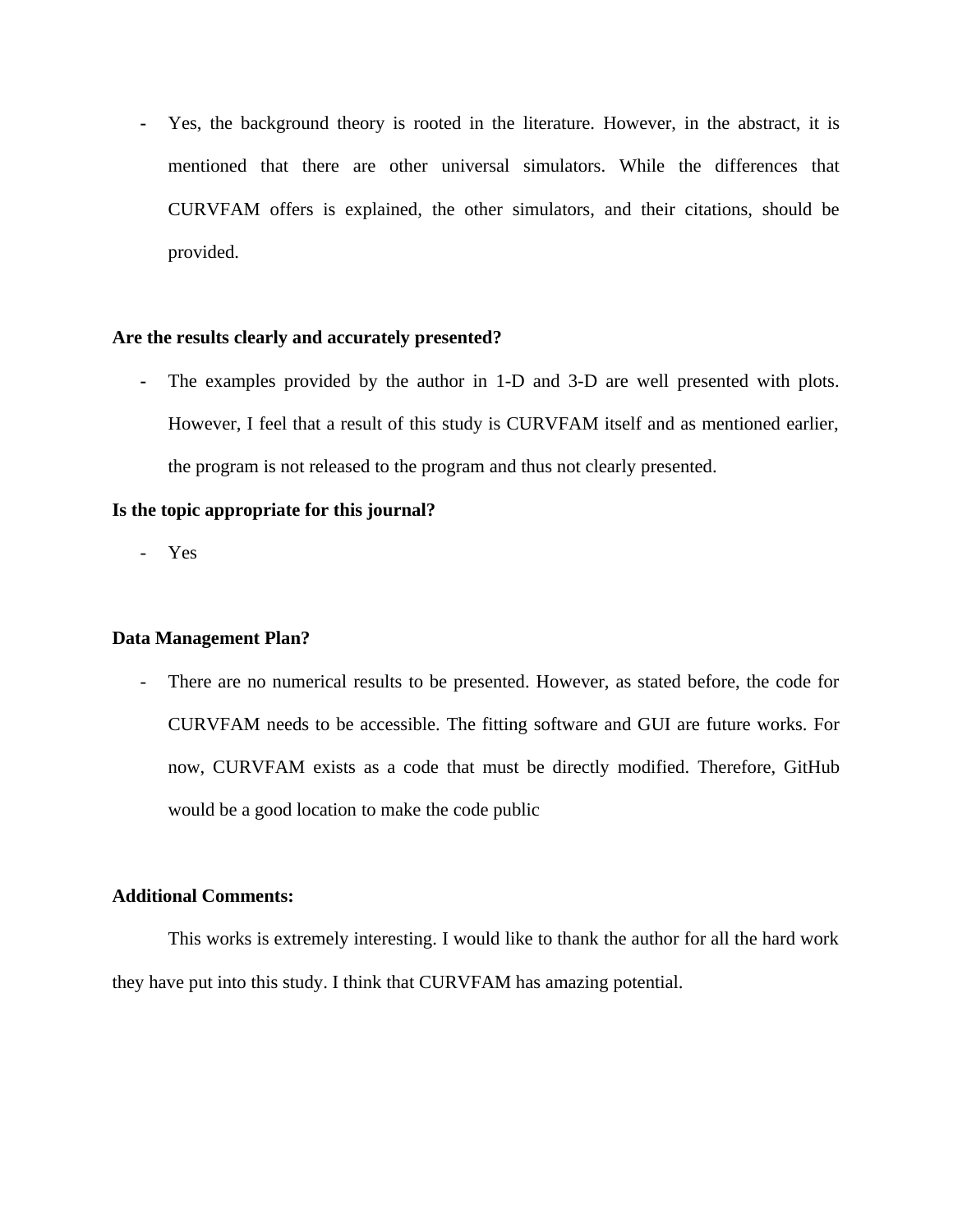### **Danny Review**

### *Summary:*

The author describes their development of the CURVature Fitting AlgorithM (CURVFAM). This code models a generic and uniform Universe under the presence of a curvature function. The point of the model is to understand what kind of observables would be notable in the Universe depending on how it is curved. Currently, the code populates a model Universe with uniformly distributed points in a volume and then applies curvature in the form of a given function. From here, the author is able to produce plots describing how the distribution of angles between adjacent points and the distribution of distances from the reference point change from non-curved to curved space. The author suggests that further developments of this code will allow take general relativity into account, analyze real, observational data, and be formatted as a GUI or even web-interface. Overall, once further developed, CURVFAM will aid in determining the curvature of the Universe through comparison of these models to observational data.

#### *Recommendation:*

I would recommend that this paper be **accepted with minor modifications**.

### *Justification:*

- *Major Points:* None.
- *Minor Points:*
	- o Introduction: "…supernova surveys with solutions to the FLRW metric across various tested values for the density parameters of matter...and dark energy..."
		- Since the author introduced these ideas of density parameters, perhaps the paper would benefit from a definition and/or explanation of them.
		- Would be especially helpful because the concept comes up again later, toward the end of the Introduction section.
	- $\circ$  Theory: "...assuming that the curvature metric  $(K)$  can change as a function of both time and space."
		- The equation following this sentence is presented as a key point, but none of the variables other than *K* are explained!
		- It may also be helpful to explain the significance of this equation moving forward- it seems that the connection between the equation and the theory are evident to the author, but this is less of the case for the reader.
		- In other words, following the equation perhaps the author could explain that the variables in Eq (1) represent the observables in the Universe.
	- o Figure 1:
		- This figure is somewhat confusing when explaining the concept of simple curved space.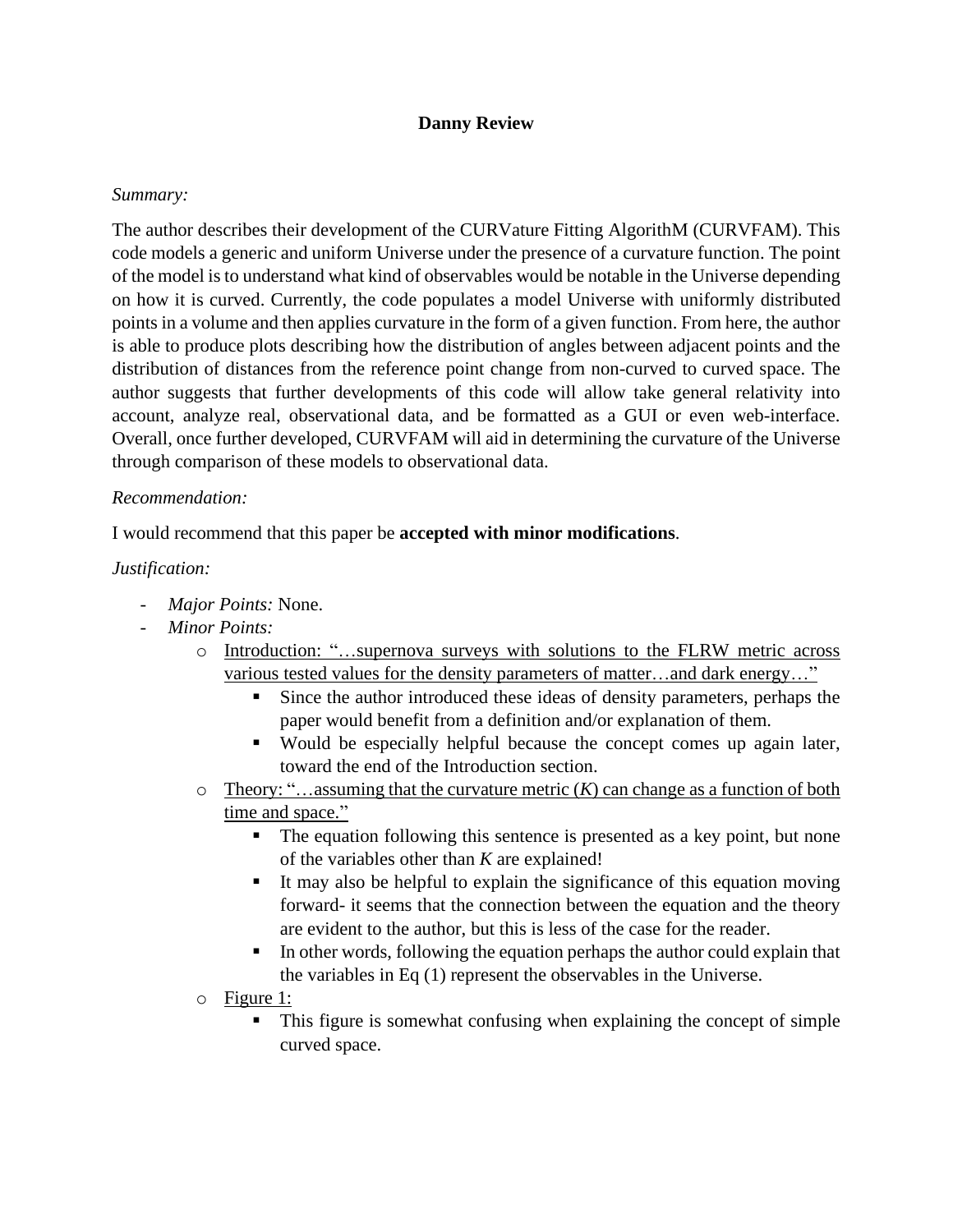- **•** Perhaps the left image should simply be copied over to the right one and then adjusted to account for curvature instead of changing the nature of the initial premise of the left figure.
- Do D1 and D2 mean the same thing in the left vs. the right image?
- Are the true positions of the objects seen as the dashed lines or the dots on those lines?
- Maybe the use of different colors would have made this figure easier to understand?
- o Equation (2):
	- What does S<sub></sub> i represent in this equation?
	- It is also unclear whether Eq  $(2)$  is the distance formula along a curve.
	- Was this equation derived by the author or does it have a reference?
- o Figure 3:
	- What curvature function was used for the right plot?
- o Comprehensive Model: "Equation 3 shows how the curvature metric is broken into three separate functions where K\_i describes the curvature of space in the ith dimension."
	- Introduction of  $K_i$ , but never any use of it.
	- Does Eq (3) refer to a 3-D model, or 4-D?
- o Comprehensive Model: "…while the *r* component of the spherical coordinates is representative of the radial distance from the reference point, this is synonymous with time due to the finite speed of light."
	- **•** Possibly beneficial to elaborate on this topic.
	- Does this mean that the 3-D model is the same as the 4-D model?
	- Is it possible to have radial compression or expansion without time also being compressed or expanded?
- o Figure 4:
	- It may be helpful to decrease the point size for these figures so that instead solid masses which are not easily shape-distinguished, the reader can see distinct shapes.
- o Conclusion:
	- A mere suggestion- but perhaps the author should add a discussion of the possibility that space is not curved the same way everywhere. Additionally, it is possible that space is curved at random and would not produce a specific series of observables as this research seems to imply.
	- It may also be important for the author to note that CURVFAM models potential observables with the caveat that the observed objects are uniformly distributed throughout the corresponding non-curved space. Would the algorithm (in future developments) benefit from modeling random points in Cartesian space and then adding a curve?

### *Evaluation:*

- *Is the paper length appropriate?*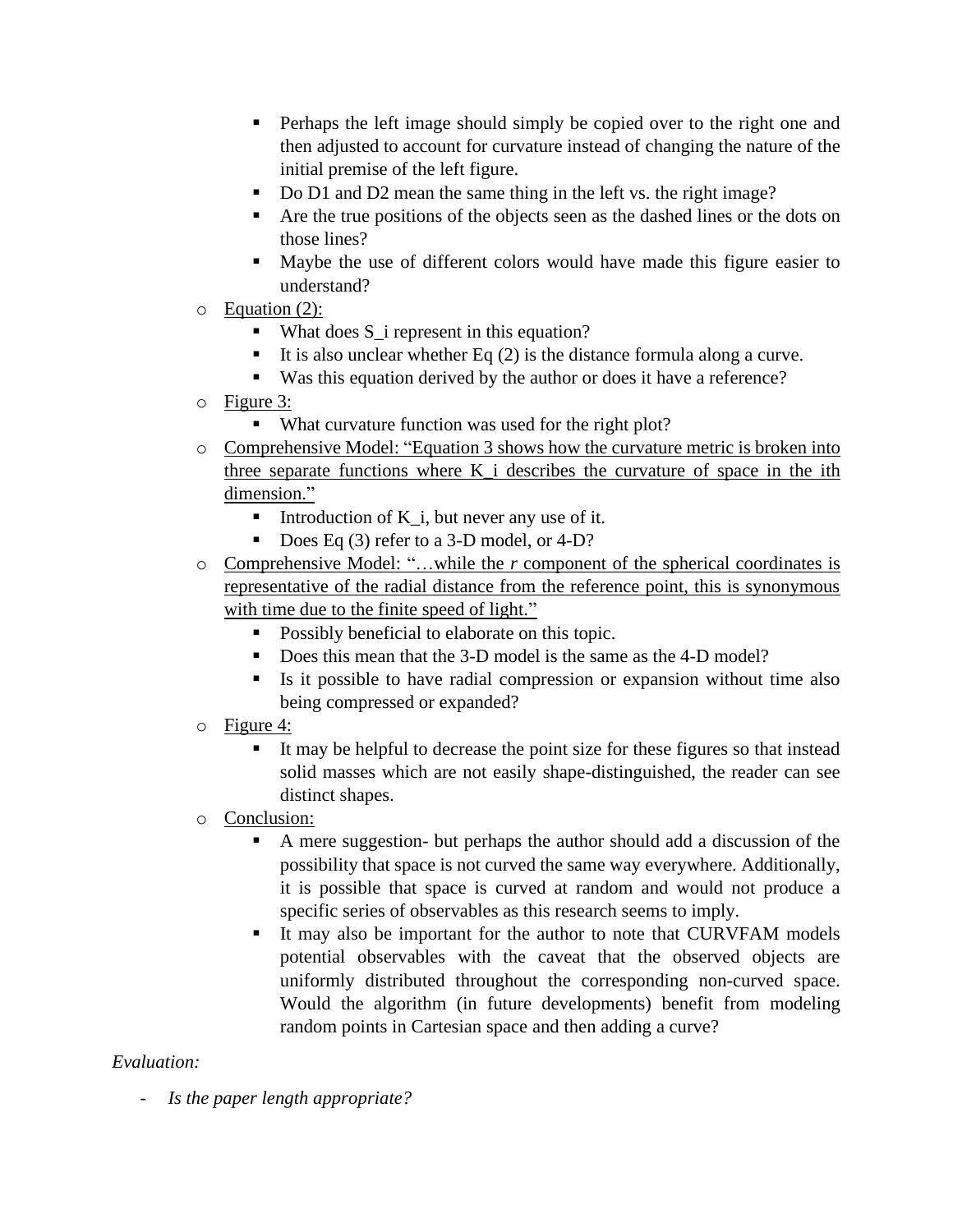- o At times, the paper would have benefitted from additional explanations and connections (as discussed in the *Justification* section). This being the case, perhaps a slightly longer paper would be an improvement.
- *Are the title and abstract sufficiently informative?*
	- o Yes! The title and abstract both accurately present and address the purpose of the research. The abstract appropriately summarizes the current state of the proposed software and its future implications.
- *Is the contribution to science significant?*
	- o Yes. The research is in response to a currently debated topic in science, and will have a very impactful role on the future of computational universe modeling software.
- *Is the level of English adequate?*
	- o Yes. Very easy to read and understand. Complex topics are explained both accurately and simply for the non-expert reader.
- *Is the work properly grounded in literature?*
	- o Yes. Appropriate credit has been given to those who have pioneered this field, and there is significant acknowledgement of others who have addressed the same problem in different ways.
- *Are the results clearly and accurately presented?*
	- o Yes. The current state of CURVFAM is accurately presented through the use of plots from an example curvature of the Universe.
- *Is the topic appropriate for the Journal?*
	- o Yes. The author's research is a clear fit for this Journal being on the topic of Universe topology.
- *Is the data management plan good?*
	- o Yes. The author clearly states their intent on making CURVFAM available to the public and also suggests the use of certain data for future use in the program.

### *Final Comments:*

This paper was a fascinating read! It has hopes of beginning a new stage to figuring out the topology of the Universe through the use of modeling and analysis methodologies. I hope these comments are accepted as constructive criticisms and the author finds them helpful. My best wishes in their success!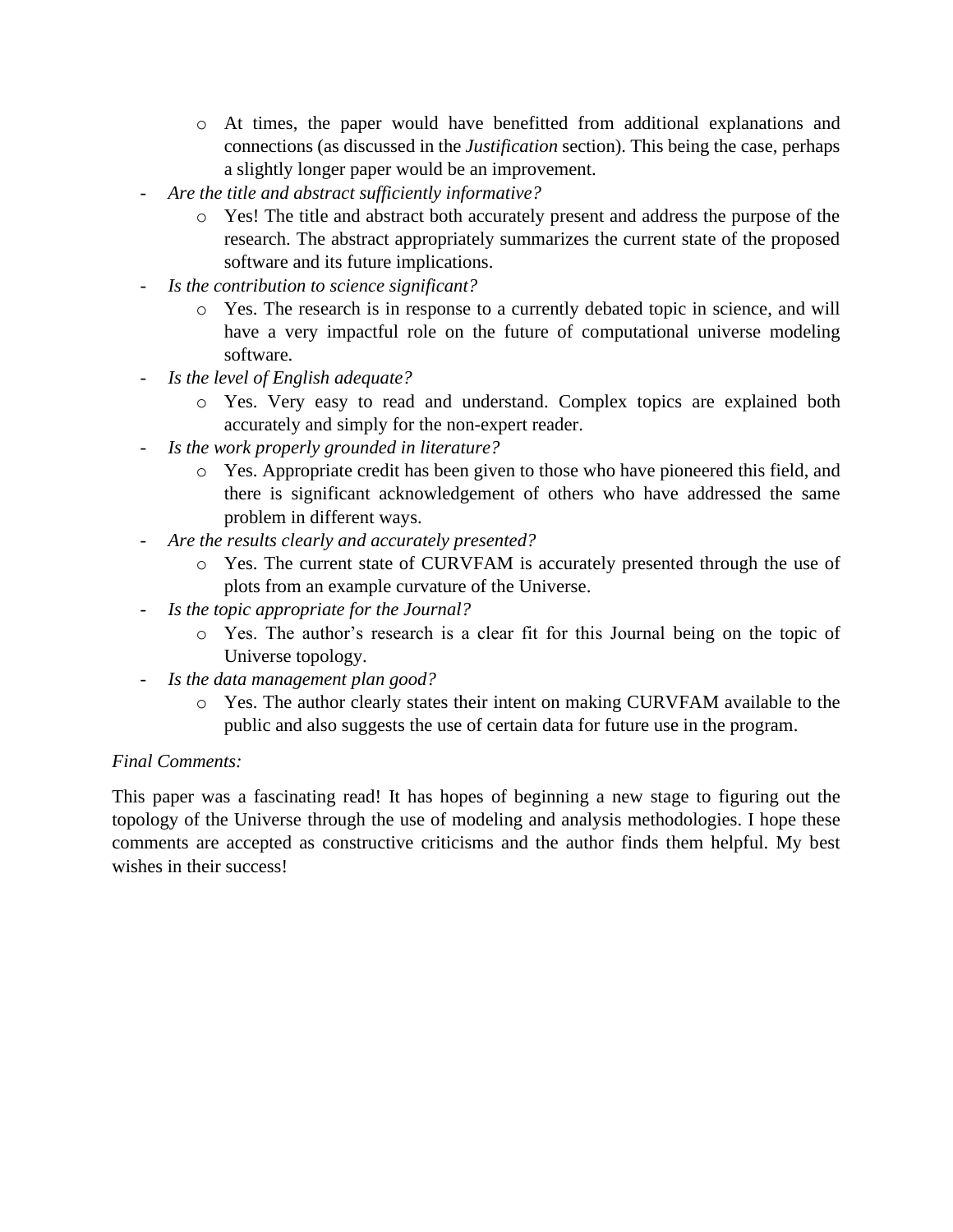# Title: A Computational Universal Curvature Fitting Algorithm Author: Danny Jensen

Summary: The author introduces the study by providing background on the types of curvature (flat, open, and closed) for an object. Many research groups have attempted to determine the shape of the universe over time by looking at supernovae and the cosmic microwave background, but there remains disagreement regarding the universal parameters. Computers also play a role in this debate by allowing astronomers to create models and simulations of a universe. It is important to design a simulation with a known curvature to save time and resources. The author's goal was to determine the global curvature of the universe. He applies a top-down approach for the curvature function by assuming the curvature metric depends on time and space. Next, he creates a 1D model with the observable of the distance from the reference point along the direction of space. He extends the model to a 3D case by starting with a flat, homogeneous, and isotropic distribution then applying a curvature metric. He considers the observables of the distance to the object and the angle formed between two objects through the reference point. In future studies, he hopes to finalize a fitting component for the models he created in this study.

Recommendation: Accept after major revisions.

### Justification of Recommendation:

Major points:

- Throughout the paper, the author mentions that "curvature is applied." The methodology of the paper would be made clearer by stating what exactly is changed in the code when a curvature is applied.
- The paper would benefit from a discussion section that clearly reviews the implications/ importance of the results from this study. The directions for future research seem more obvious to a reader than the results from this study.
- The author does not provide directions for accessing the source code. It should be stated whether or not this code is available to the public. If the source code is available for public use, then he should include where/ how to access it.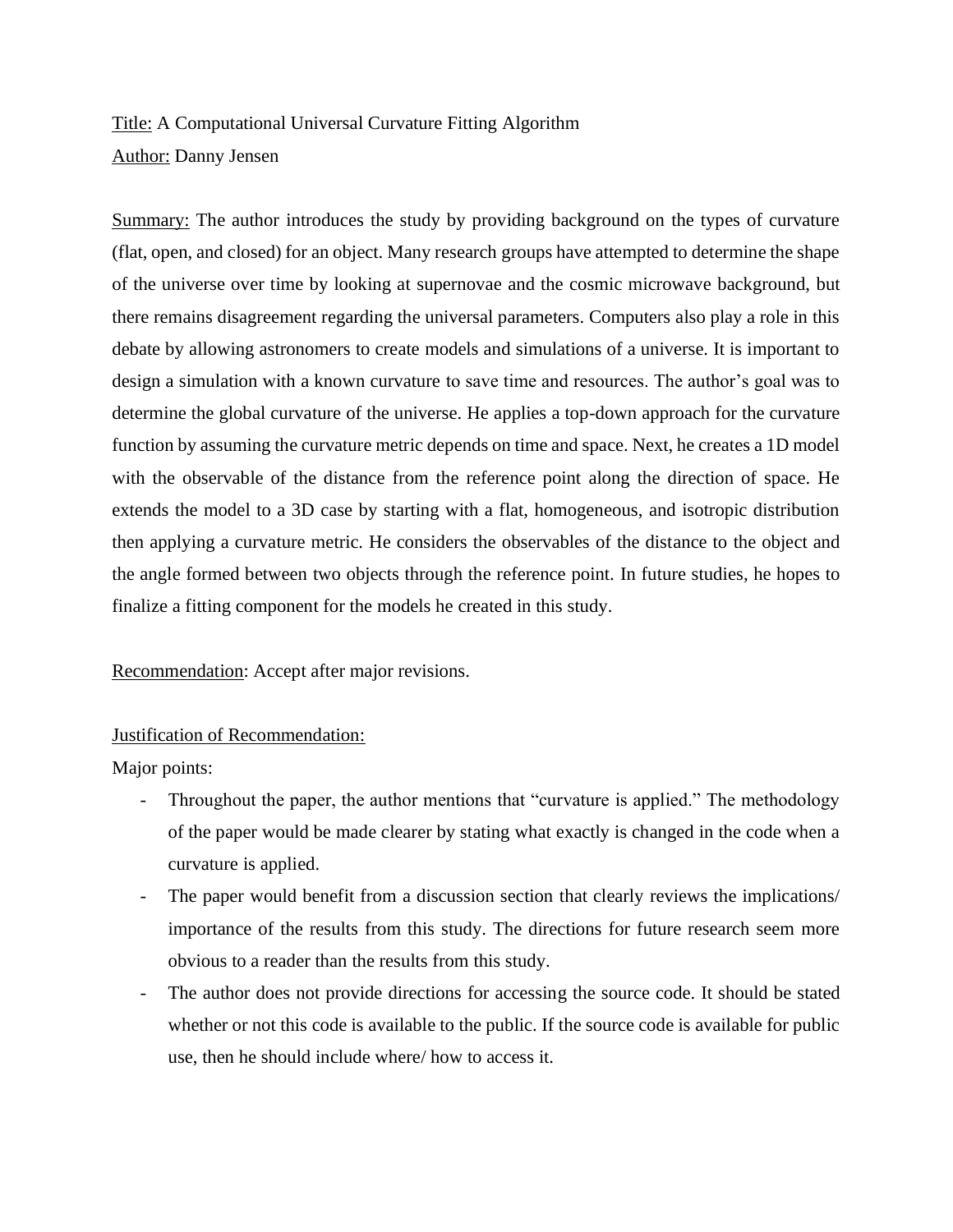Minor points:

- The third paragraph of the introduction starts off by mentioning the curvature parameter K. It would help if there was some explanation on what K actually refers to in terms of the shape or future of the universe.
- The first sentence of the caption for Figure 2 is a little confusing to read. Making it into a complete sentence would help with this.
- The title is somewhat misleading because the study does not actually create a fitting algorithm.

#### Evaluation:

- 1. Is the length appropriate?
	- *a.* Yes the length is appropriate, but some parts could use a more in-depth explanation (see justifications above).
- 2. Are the title and abstract sufficiently informative?
	- *a.* As mentioned in the minor points, the title is misleading. The abstract provides a concise but informative overview of the study.
- 3. Is the contribution to science significant?
	- *a.* Yes the project addresses a question that faces debate in astronomy. It will be useful for other astronomers to see the foundation that this study presents in order to build off of it in future ones.
- 4. Is the level of English adequate?
	- *a.* Yes the level of English is adequate.
- 5. Is the literature properly cited?
	- *a.* Yes the author sufficiently cites necessary resources.
- 6. Are the results clearly and accurately presently?
	- *a.* The results are presented accurately. However, they could be discussed more clearly (see justification section).
- 7. Is the topic appropriate for this journal?
	- *a.* Yes the topic is appropriate for this journal.
- 8. Data management plan?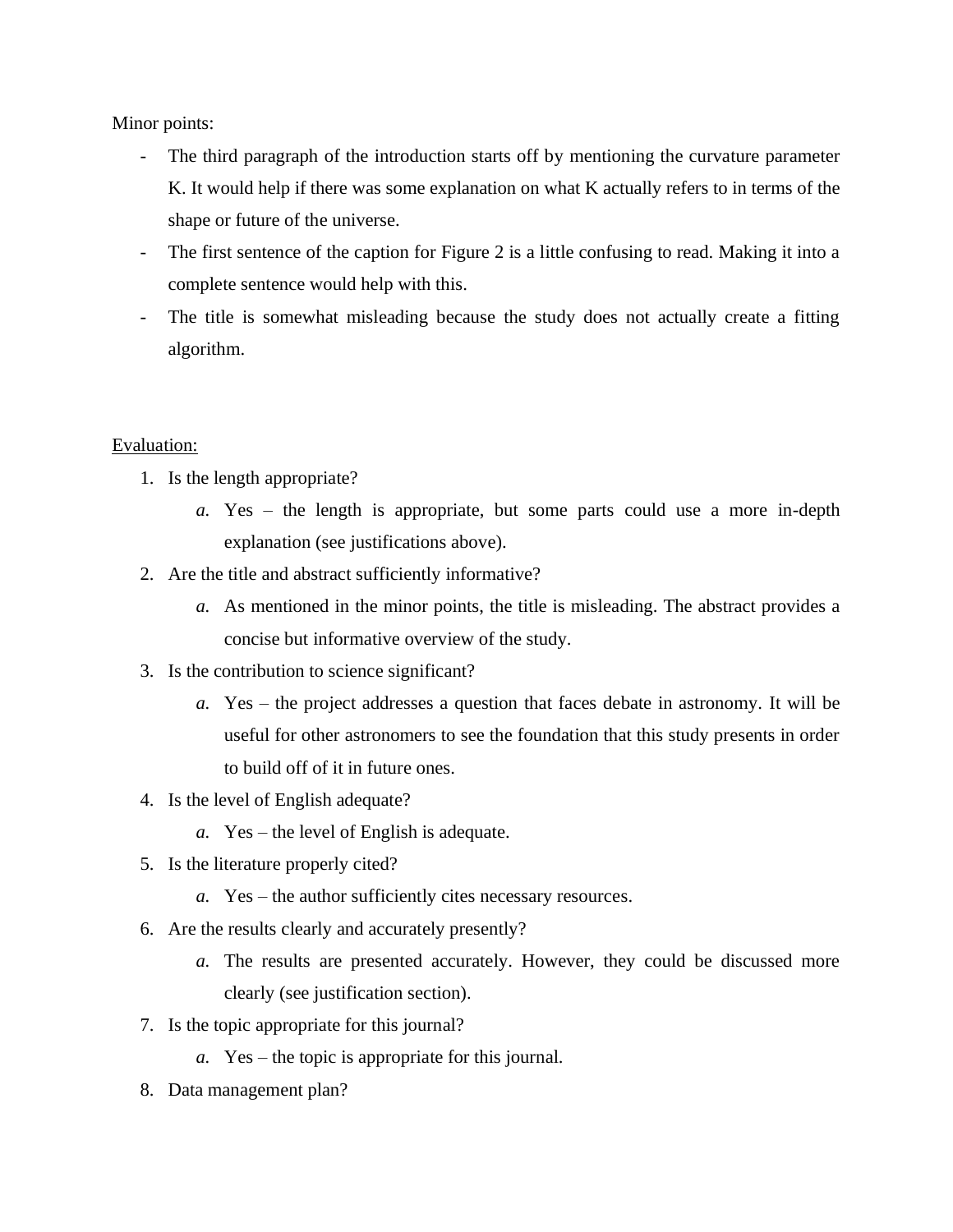*a.* The author explains directions for future work using CURVFAM, but he should include the location of the source code if it is available for others to use.

Additional Comments: Kudos to the author for engaging in a topic of strong debate in the field. He takes successful first steps in tackling the curvature question and provides a clear foundation for himself (and/ or others) to continue with his exciting work.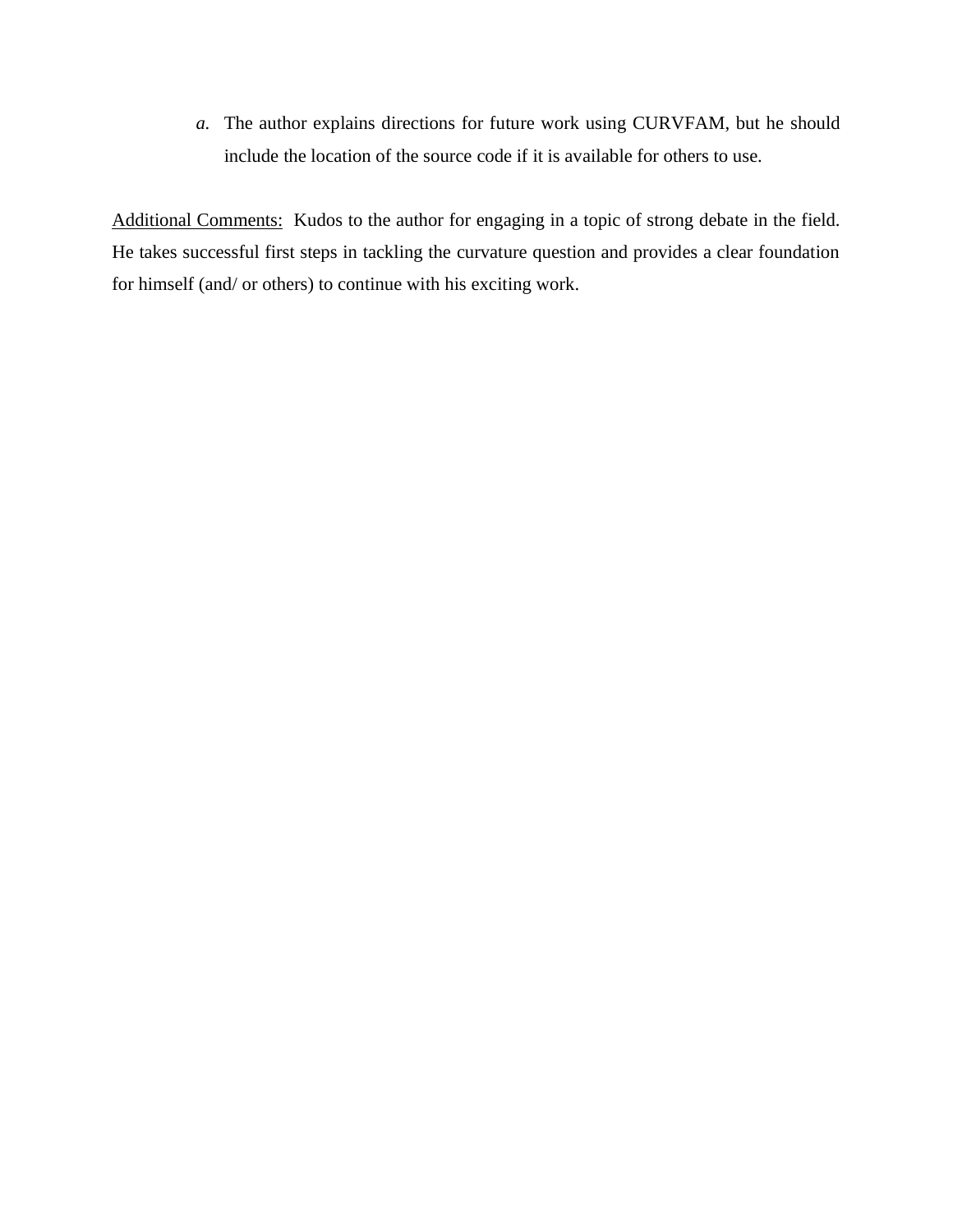#### **Author:** Danny Jensen

**Title:** A Computational Universal Curvature Fitting Algorithm

#### **Summary:**

The author introduces the method by which the study will be carried out by acknowledging that computational modeling has become such a good resource due to advancing technology. Through computational modeling, the author introduces the idea of different models of curvature in which the universe can exist: flat, open, and closed. The curvature can be measured by measuring the angles of a hypothetical triangle in each model. In each different universe, the sum of the angles are all different. From these models, parameters such as Hubble's constant, dark matter, and regular matter density can be further analyzed alongside the shape of the whole universe. The author explains that the method incorporated into the study will include a number of particles that will model the universe and utilize a top-down approach in which the properties of the universe are known, to see what values the observables will take on. The author utilizes the model to show the differences between particles in one dimension versus curved space. In the comparisons, the code depicts the difference in the distance to an object and the angle that forms between two points through a reference point. These are the observables that the author meant to showcase.

**Recommendation:** Accept with minor modifications.

#### **Justification**

#### **Major Point**

● While it is a difficult task, the code successfully depicts the difference within the arrangement of the particles in different curvature models of the universe, but has not faced a more realistic scenario. The author does mention this will occur pending a future update on the code.

### **Minor Points:**

● While the author mentions future iterations of the code will be rolled out, there is no mention of a timestamp of when users can expect these updates to become accessible. Perhaps a few sentences can clear this confusion up.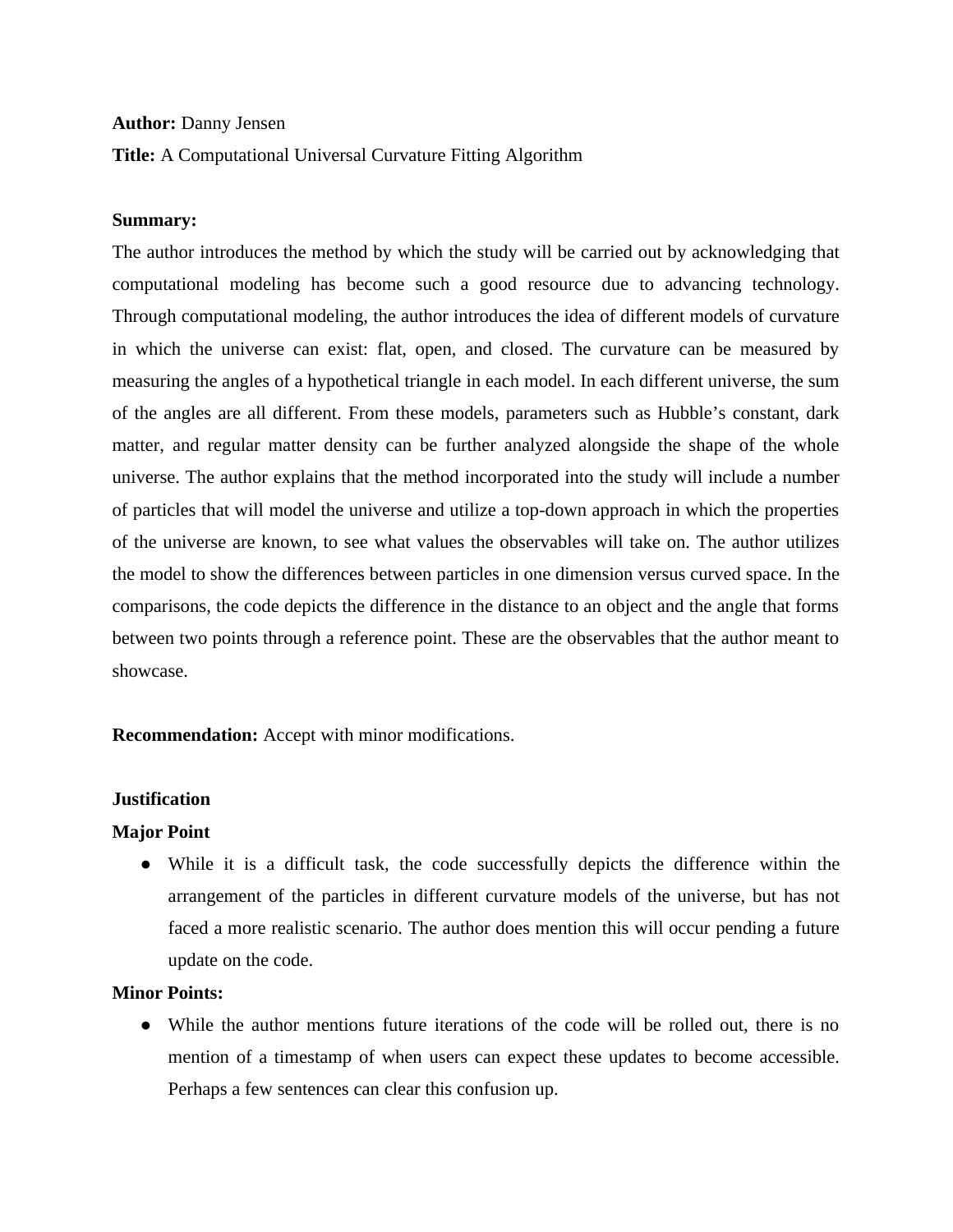### **Evaluation:**

- 1. Length
	- a. The length of the paper is appropriate and does not hinder any sort of understanding.
- 2. Title and Abstract
	- a. The title is sufficiently informative as it gives insight into what the study is about. The abstract, while informative, does not mention the different results the code has determined under the scenarios the author poses throughout the paper.
- 3. Science Contribution
	- a. Yes, the contribution is significant as it would help develop the current understanding of the curvature of the universe. Upon future additional implementation to the code, real data could potentially be analyzed.
- 4. English level
	- a. Yes, the level of English is adequate.
- 5. Literature Citation
	- a. Yes, the literature is properly cited throughout the paper.
- 6. Results
	- a. The results
- 7. Is the topic appropriate?
	- a. Yes, the topic is appropriate.
- 8. Data Management Plan
	- a. The author makes mention of the code becoming available for public use as additional modifications are made to the code.

**Additional Comments:** This was definitely one of the most interesting topics that has been tackled and to make significant progress within a short period of time is very impressive.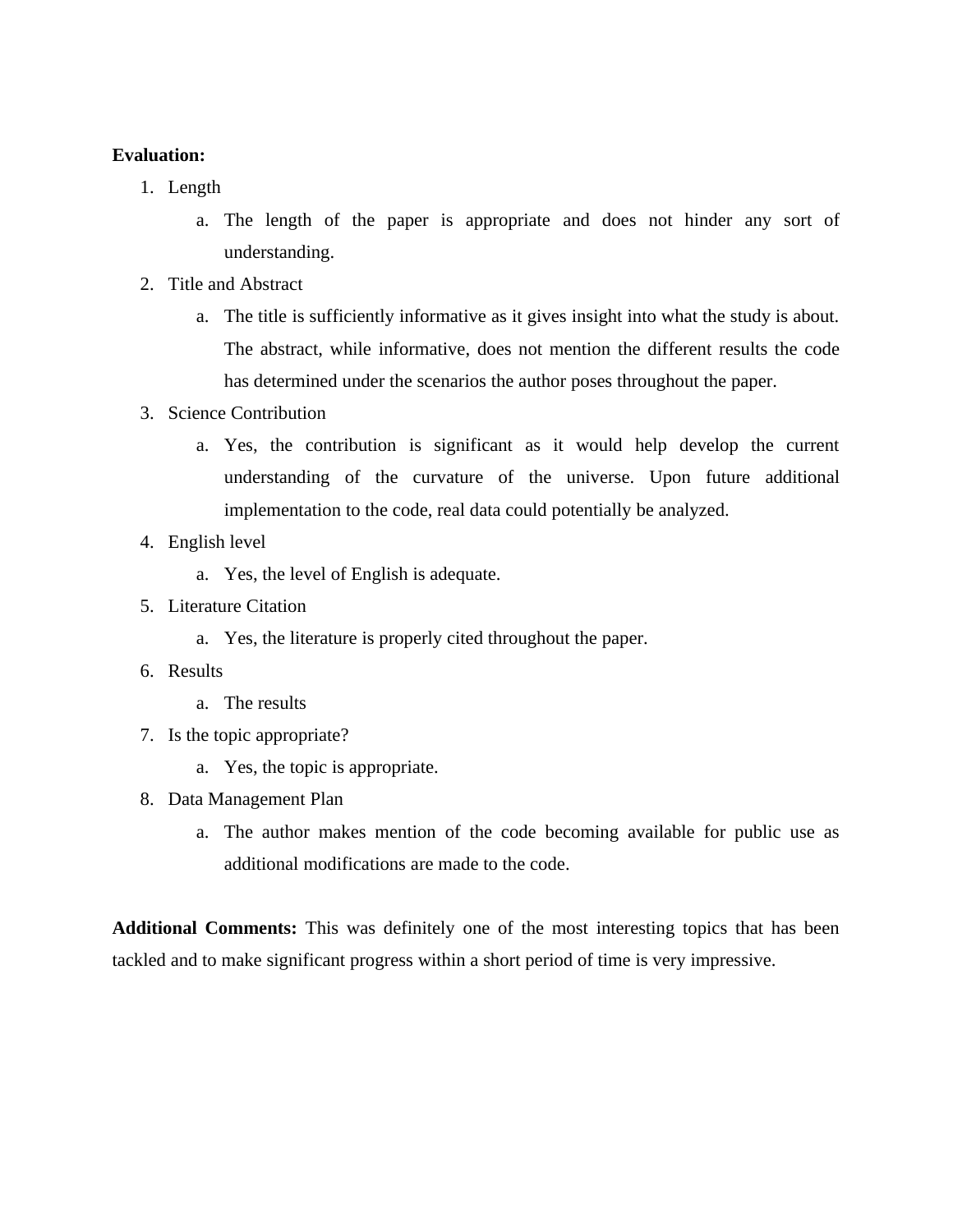#### **Summary**

There have been many attempts to figure out the curvature of the universe, like solving the FLRW equations and creating statistical models. This author presents a new method to determine the curvature of the universe by using a curvature fitting algorithm based on the top down approach that the properties of the universe are known and functions can be applied to explain its geometry. The main idea of this paper is that the author uses the curvature function to produce observables that we can see in our own universe. These observables are the perceived distance to any object from a reference point and the measured angle observed between two observed objects with respect to the reference point. First, he uses this algorithm in a 1D universe to make the process easier to understand and visualize before it becomes more complicated when the 3D space is taken into account. He first generates many random points in flat space then applies the curvature function to simulate their positions in curved space. He shows that the distribution of distances from the reference point changes when the universe becomes curved instead of flat. He then repeats the method on a 3D universe. He first describes how the angle between two objects is affected by looking at each pair of adjacent data points. Next, he examines how the radial distance to the points is affected. Finally, he talks about the future implementations of CURVEFAM, and mentions that the main future update is that it will have a statistical fitting algorithm.

#### Recommendation

Accept with minor revision.

#### Recommendation Justification

Major points:

- 1. He says that "the effect of curvature on the distributions of distances is clear when the 1D universe is populated given an extreme curve in the form of a polynomial." First of all, the word "extreme'' is very ambiguous. There should be some kind of quantitative explanation to describe this curve. Along the same lines, what is the polynomial he uses to model the curvature? In order to be more assured that this is not low quality research, I would like to see evidence and explanation of the function used, especially since it is the entire basis of the project.
- 2. The biggest major point is that there is no discussion section. The author talks about the theory of what CURVEFAM does and how it is actually implemented, but I am not convinced that it is a "good" method. To be more specific, why is this method better than the other ones that already exist? I think that at the minimum there has to be some kind of comparison to results and models from other studies or there is not really a strong case for why I should put so much faith into this project as a legitimate tool for curvature modeling. There is one sentence at the end of the conclusion which says, "this is useful in the testing of theories regarding the effects of curvature on systems." Honestly, this is probably one of the best sentences in the entire paper, and should have been the basis for a strong discussion section. I think that it is more important to learn how/why this method is so beneficial for science and what its applications are than how the method itself actually works.

Minor points: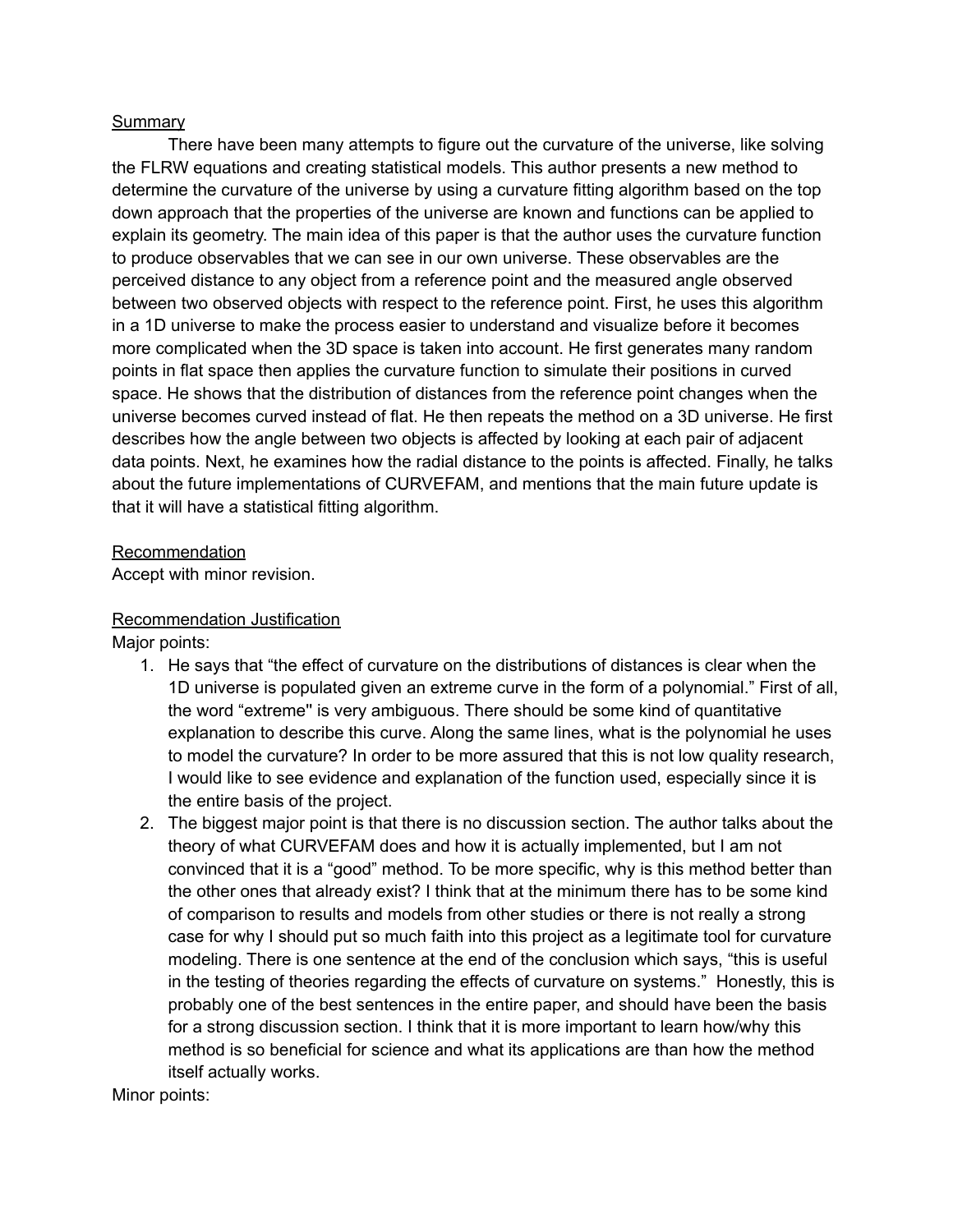- 1. The sentence in the introduction where the author attempts to define the top-down approach is very unclear. Because his entire paper is based on this approach, I think that it needs way more explanation and emphasis.
- 2. In Equation 1, he does not define what any of the variables mean. Even though it is not difficult to try to infer what they do mean, it is still important that they be defined in order to minimize any confusion.
- 3. In the introduction, he first introduces the word "observable," but does not really define what it is. I think that it would clarify what an observable is categorized as, for example, is it a star, galaxy, supernova, etc?
- 4. In the 1-D model section, he said that he generates "a set of uniformly distributed points in flat space." I think that this is extremely vague since there is no more explanation about it. There needs to be more detail about this, like any parameters used and the specific function in Python that was used for this. These details are essential so that I have a better understanding of what actually was done "under the hood."
- 5. More proofreading was necessary, there were a few major grammatical errors.
- 6. Under the comprehensive model section, he first describes that the "reference point is now at the origin of a 3D universe uniformly populated with points." This 3D universe definitely needs to be explained some more. I am coming in with the understanding that the universe is infinite and in that case there is no origin. It is important that he specifies the dimensions of this universe or say that it is finite, and then specify what the origin actually is.
- 7. There are a few issues with Equation 3. In the equation, he puts Y and T as a function of r and t. But then he says that r and t are the same thing. I might be confused here, but that needs to be clarified. He also says that r and t are interchangeable because of the finite speed of light, but I am quite confused on the connection here, and it also has to be explained in a little more detail.

### **Evaluation**

- 1. Paper length
	- a. This paper could use some more information about the application of the algorithm, to add maybe an extra page. Aside from this, I think it is very concise and does not waste paragraphs on things that do not need more explaining.
- 2. Title & abstract
	- a. The title definitely reflects the summary and the abstract also properly reflects the goals and outcome of this project.
- 3. Contribution to science
	- a. I think that if the project is extended and completed as described in the section about future implementations, then it will definitely be a significant contribution to science.
- 4. Level of English
	- a. At some points, I have a little trouble understanding what the author is trying to say. After reading some of the paragraphs numerous times, I did have a better grasp, but there were certainly a few points that could have been explained better.